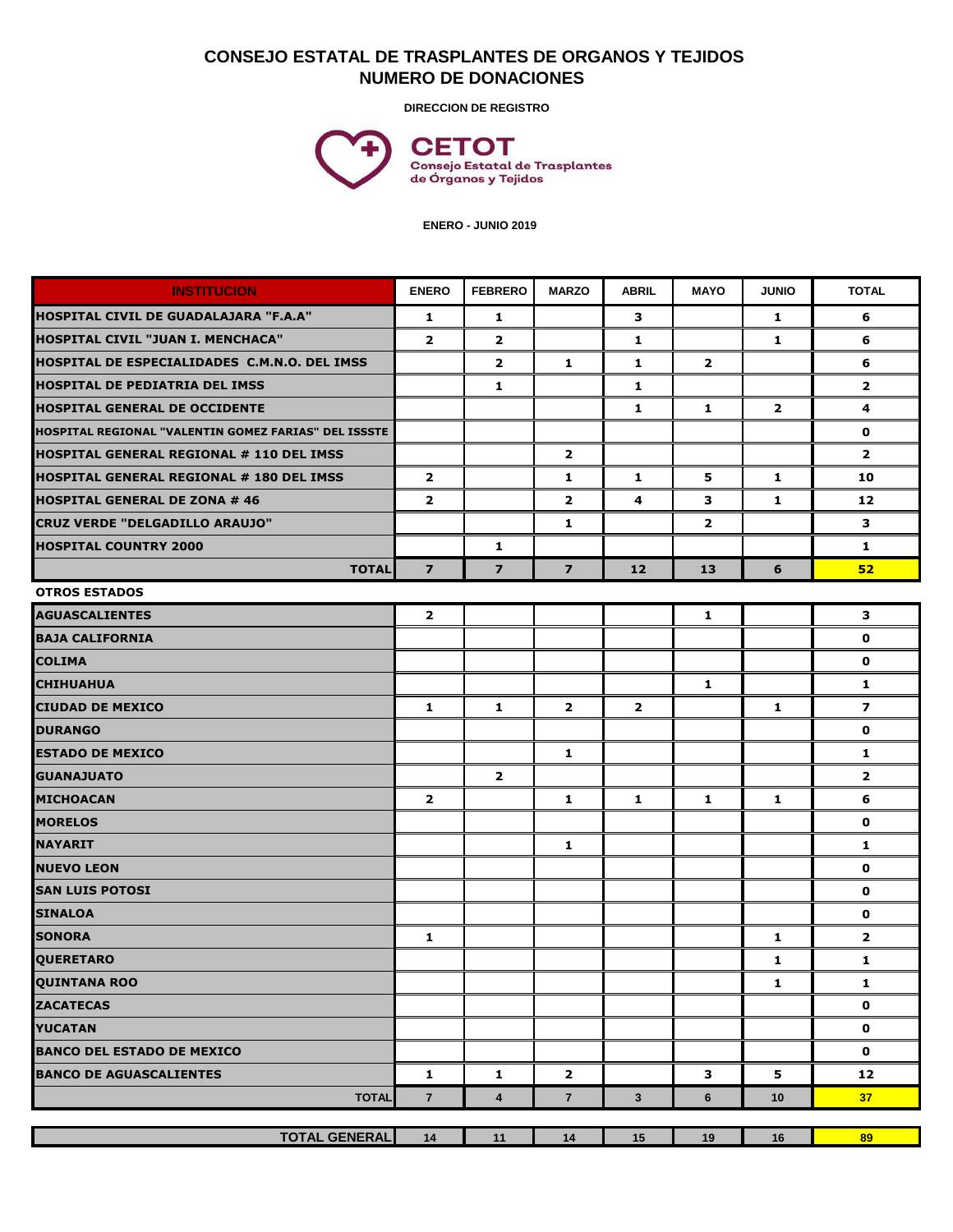## **CONSEJO ESTATAL DE TRASPLANTES DE ORGANOS Y TEJIDOS TRASPLANTES**

## **DIRECCION DE REGISTRO**



**ENERO - JUNIO 2019**

|                       | <b>TRASPLANTES DE HIGADO</b>   |                |           |  |                |          |  |              |                |  |             |    |              |              |              |           |                |    |              |
|-----------------------|--------------------------------|----------------|-----------|--|----------------|----------|--|--------------|----------------|--|-------------|----|--------------|--------------|--------------|-----------|----------------|----|--------------|
| <b>INSTITUCION</b>    | <b>ENERO</b><br><b>FEBRERO</b> |                |           |  | <b>MARZO</b>   |          |  | <b>ABRIL</b> |                |  | <b>MAYO</b> |    | <b>JUNIO</b> |              | <b>TOTAL</b> |           |                |    |              |
|                       |                                | <b>DV</b>      | pc        |  | DV             | pc       |  | <b>DV</b>    | pc             |  | <b>DV</b>   | pc |              | DV           | pc           | <b>DV</b> | pc             | DV | $_{\rm DC}$  |
| <b>HOSP.CIVIL FAA</b> |                                |                |           |  |                |          |  |              |                |  |             |    |              |              |              |           |                | 0  | $\mathbf{0}$ |
| <b>HECMNO IMSS</b>    |                                |                |           |  |                | $\sim$   |  |              |                |  |             |    |              |              |              |           |                | 0  | 6            |
| PEDIATRIA IMSS        |                                |                |           |  |                |          |  |              |                |  |             |    |              |              |              |           |                |    |              |
| <b>SAN JAVIER</b>     |                                |                |           |  |                |          |  |              |                |  |             |    |              |              |              |           |                | n  |              |
| HOSP. COUNTRY 2000    |                                |                |           |  |                |          |  |              |                |  |             |    |              |              |              |           |                |    |              |
| H. REAL SAN JOSE      |                                |                |           |  |                |          |  |              |                |  |             |    |              |              |              |           |                | n. | o            |
| <b>EL CARMEN</b>      |                                |                |           |  |                | $\sim$   |  |              |                |  |             |    |              |              |              |           |                |    |              |
|                       |                                |                | $\bullet$ |  | $\overline{ }$ | <b>F</b> |  |              |                |  |             |    |              | $\mathbf{0}$ | $\bullet$    |           |                | ø. |              |
| <b>TOTAL</b>          |                                | $\overline{0}$ |           |  |                |          |  |              | $\overline{0}$ |  |             |    |              |              |              |           | $\overline{A}$ |    | 14           |

|                                 | <b>TRASPLANTES DE RIÑON</b> |                |                |                              |                |                         |  |                |                |  |                |                |              |                |              |                |                |     |              |
|---------------------------------|-----------------------------|----------------|----------------|------------------------------|----------------|-------------------------|--|----------------|----------------|--|----------------|----------------|--------------|----------------|--------------|----------------|----------------|-----|--------------|
| <b>INSTITUCION</b>              |                             |                | <b>FEBRERO</b> | <b>MARZO</b><br><b>ABRIL</b> |                |                         |  |                |                |  | <b>MAYO</b>    |                | <b>JUNIO</b> |                | <b>TOTAL</b> |                |                |     |              |
|                                 |                             | <b>DV</b>      | pc             |                              | <b>DV</b>      | pc                      |  | <b>DV</b>      | pc             |  | <b>DV</b>      | pc             |              | <b>DV</b>      | pc           | <b>DV</b>      | pc             | DV  | DC           |
| <b>HOSP.CIVIL FAA</b>           |                             |                | 2              |                              | $\overline{2}$ |                         |  | b.             | 2              |  |                | 5              |              | $\overline{2}$ |              | 3              |                | 13  | 10           |
| <b>HOSP. CIVIL JIM</b>          |                             |                |                |                              |                |                         |  |                |                |  |                |                |              |                |              |                |                |     | $\mathbf{0}$ |
| <b>HECMNO IMSS</b>              |                             | 22             | 2              |                              | 18             | 4                       |  | 19             | $\overline{2}$ |  | 19             | $\overline{ }$ |              | 21             | 6            | 20             | 4              | 119 | 25           |
| PEDIATRIA IMSS                  |                             | 3              |                |                              | 3              |                         |  | $\overline{2}$ |                |  |                |                |              |                |              | 3              |                | 13  |              |
| <b>ISSSTE</b>                   |                             |                |                |                              |                |                         |  |                |                |  |                |                |              |                |              | $\overline{2}$ |                |     | $\Omega$     |
| COUNTRY 2000                    |                             | $\overline{2}$ |                |                              | 5.             | 3                       |  | 2              |                |  |                |                |              |                |              |                |                | 15  | 3            |
| <b>MEXICO AMERICANO</b>         |                             | $\overline{2}$ |                |                              |                |                         |  |                |                |  |                |                |              |                |              |                |                |     |              |
| <b>SAN JAVIER</b>               |                             |                |                |                              |                |                         |  |                |                |  |                |                |              | -3             |              |                |                |     |              |
| <b>EL CARMEN</b>                |                             |                |                |                              |                |                         |  | $\overline{2}$ |                |  |                |                |              | $\overline{2}$ |              |                |                |     |              |
| SANTA MARGARITA                 |                             |                |                |                              |                |                         |  |                |                |  |                |                |              |                |              |                |                |     |              |
| H. REAL SAN JOSE                |                             |                |                |                              |                |                         |  |                |                |  | $\overline{2}$ |                |              |                |              |                |                |     |              |
| HOSP. PUERTA DE HIERRO          |                             |                |                |                              |                |                         |  |                |                |  |                |                |              |                |              |                |                |     |              |
| HOSP. PUERTA DE HIERRO SUR      |                             | 4              |                |                              | 5              |                         |  | 11             |                |  | 6              |                |              | 14             |              | 10             | $\mathfrak{p}$ | 50  |              |
| SANATORIO SAN FRANCISCO DE ASIS |                             |                |                |                              |                |                         |  |                |                |  |                |                |              |                |              |                |                |     |              |
| HOSPITAL GUADALUPE CORP.        |                             |                |                |                              |                |                         |  | $\overline{2}$ |                |  |                |                |              |                |              |                |                |     |              |
| HOSPITAL GENERAL DE OCCIDENTE   |                             |                |                |                              |                |                         |  |                |                |  |                |                |              |                |              |                |                |     | n            |
| <b>TOTAL</b>                    |                             | 36             | 6              |                              | 37             | $\overline{\mathbf{8}}$ |  | 44             | 5 <sup>5</sup> |  | 34             | 12             |              | 45             | $\bf{8}$     | 47             | $\overline{7}$ | 243 | 46           |

| TRASPLANTES DE CORNEA |  |  |  |  |  |  |  |
|-----------------------|--|--|--|--|--|--|--|
|-----------------------|--|--|--|--|--|--|--|

| <b>INSTITUCION</b>                |            | <b>ENERO</b>   |                | <b>FEBRERO</b> |            | <b>MARZO</b> |            | <b>ABRIL</b>   |                | <b>MAYO</b>    | <b>JUNIO</b> |            | <b>TOTAL</b> |              |
|-----------------------------------|------------|----------------|----------------|----------------|------------|--------------|------------|----------------|----------------|----------------|--------------|------------|--------------|--------------|
|                                   | <b>EXT</b> | $\overline{c}$ | <b>EXT</b>     | <b>LOC</b>     | <b>EXT</b> | <b>LOC</b>   | <b>EXT</b> | $\overline{c}$ | <b>EXT</b>     | <b>LOC</b>     | <b>EXT</b>   | <b>LOC</b> | <b>EXT</b>   | <b>LOC</b>   |
| <b>HOSP.CIVIL FAA</b>             |            | $\overline{2}$ |                |                |            | 2            |            | 4              |                | $\overline{2}$ |              | 6          | 0            | 20           |
| HOSP. CIVIL JIM                   |            |                |                |                |            |              |            |                |                |                |              |            | ŋ            | $\mathbf{0}$ |
| <b>HECMNO IMSS</b>                |            |                |                |                |            | 9            |            | 10             |                | 6              |              |            | 0            | 35           |
| PEDIATRIA IMSS                    |            |                |                |                |            |              |            |                |                | $\sim$         |              |            | 0            | 10           |
| <b>ISSSTE</b>                     |            |                |                |                |            |              |            |                |                |                |              |            | n            |              |
| <b>SANTA LUCIA</b>                |            |                |                |                |            |              |            |                |                |                |              | 6          | 0            | 12           |
| <b>FUNDACION OFTALMOLOGICA</b>    |            |                |                |                |            |              |            |                |                |                |              | ◠          | n            |              |
| CLINICA DE LA RETINA              |            |                |                |                |            |              |            |                |                |                |              |            | 2            | $\mathbf{0}$ |
| <b>PROVISTA</b>                   |            |                |                |                |            |              |            |                |                |                |              |            | n            | $\mathbf{0}$ |
| <b>SAN JOSE</b>                   |            |                |                |                |            |              |            |                |                |                |              |            | 0            | $\mathbf{0}$ |
| CENTRO OFTALMO. DE GDL.           |            |                |                |                |            |              |            |                |                |                |              |            | ŋ            |              |
| HOSP. DEL CARMEN                  |            |                |                |                |            |              |            |                |                |                |              |            | n            | $\Omega$     |
| CENTRO DE CIRUGIA AVANZADA S. XXI |            |                | 6              | 2              |            | 4            | 3          |                |                |                | 3            |            | 15           | 8            |
| CENTRO OFTALMO. SAN ANGEL         |            |                | $\overline{2}$ |                |            |              |            |                |                |                | ົ            |            | ь            |              |
| CLINICA DE LOS OJOS               |            |                |                |                |            |              |            |                |                |                |              |            | 2            | $\mathbf{0}$ |
|                                   |            |                |                |                |            |              |            |                |                |                |              |            |              |              |
| <b>TOTAL</b>                      |            | 11             | 8              | 12             |            | 17           | 5          | 14             | $\overline{2}$ | 15             | -            | 21         | 24           | 90           |